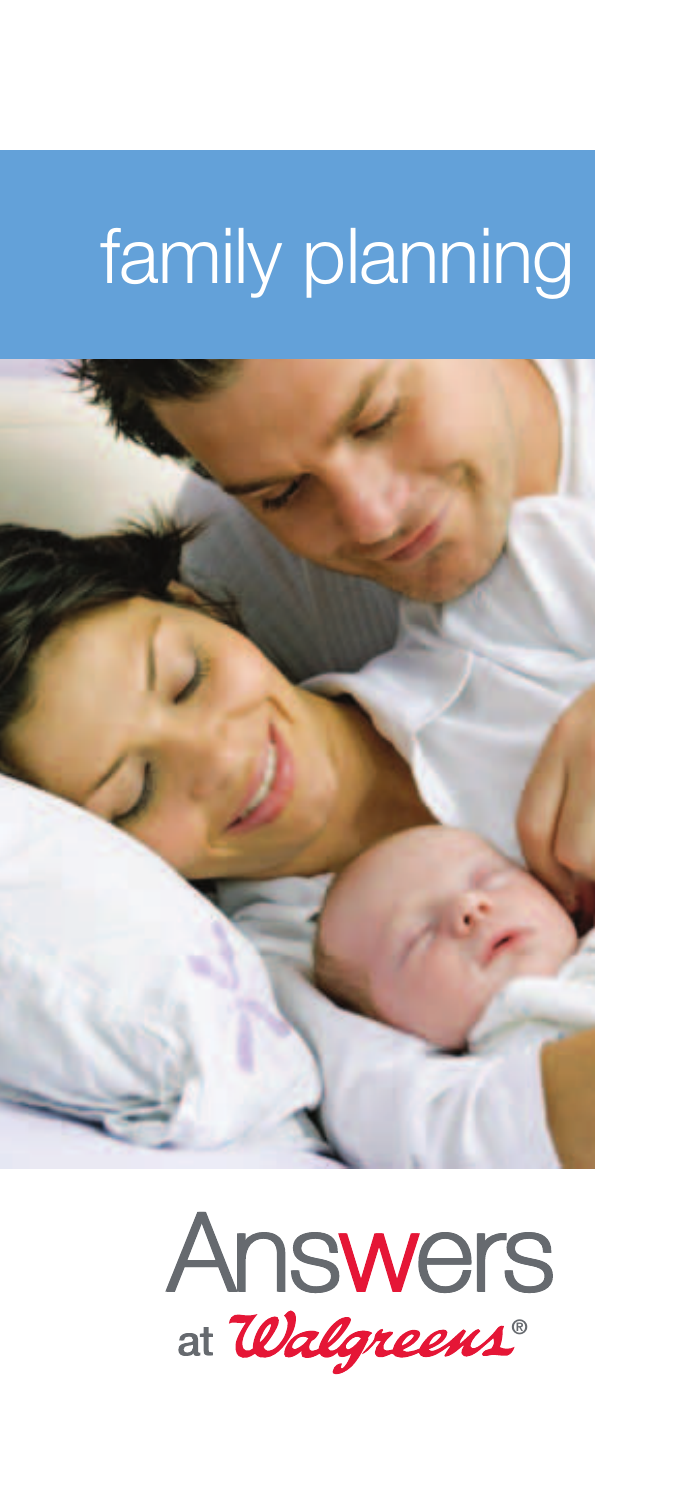#### Answers about family planning begin here.

If you are trying to have a baby, this is an exciting time. You may have questions, such as:

- When is the best time of the month to try to get pregnant?
- How do I know when I am pregnant?
- How do I keep healthy if I get pregnant?

Speak with your healthcare provider if you are pregnant or think you are pregnant, and use this booklet to guide you through the steps you can take to keep you and your baby healthy throughout your pregnancy.

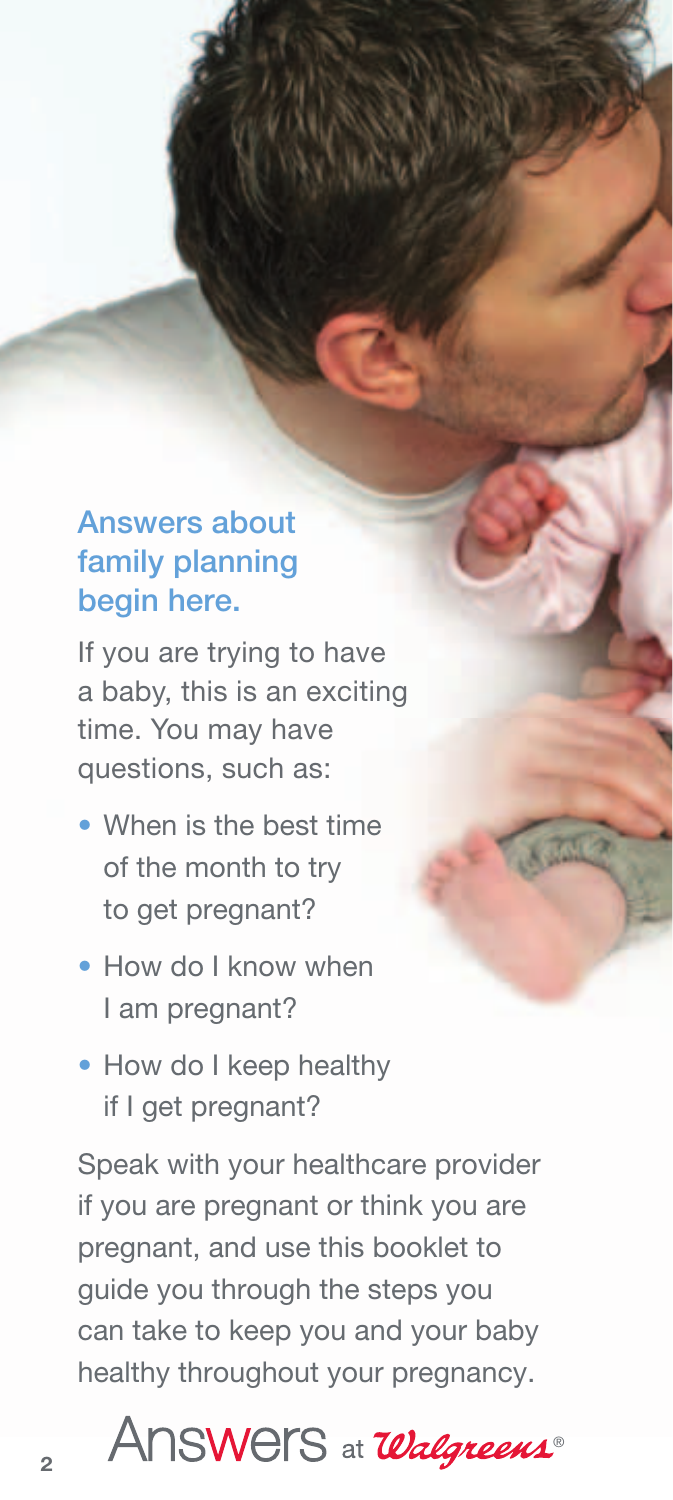

### **Contents**

| Pregnancy tests Page 12         |  |
|---------------------------------|--|
| Prenatal vitaminsPage 14        |  |
| Planning for pregnancy  Page 16 |  |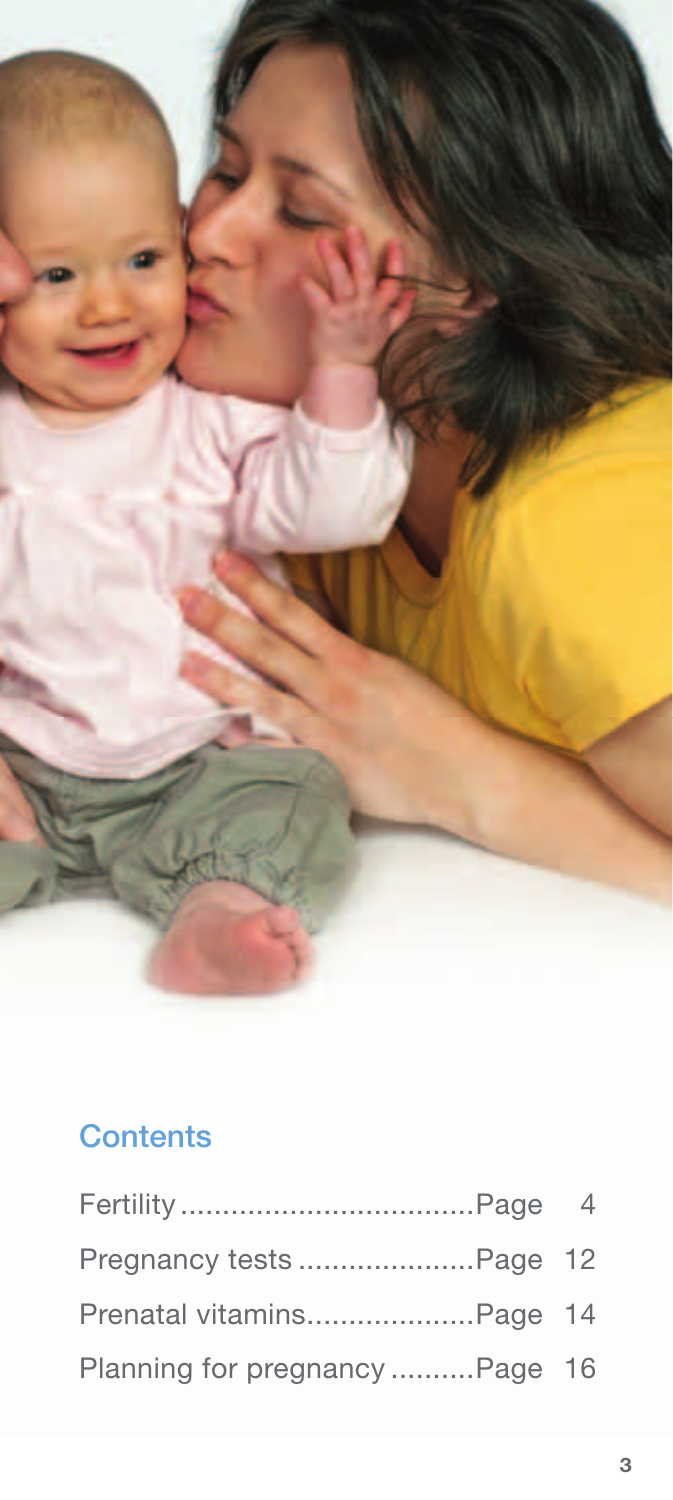## fertility



#### When is a woman fertile during her menstrual cycle?

A woman's fertile days are the few days leading up to, and including, the day of ovulation. Typically a woman can conceive during the following six days of each menstrual cycle:

- The five days prior to ovulation.
- The day of ovulation itself.

Of these six days, a woman's most fertile days are:

- The day before ovulation.
- The day of ovulation itself.

Because you can only become pregnant during these days, the correct timing of sexual intercourse is a major factor.

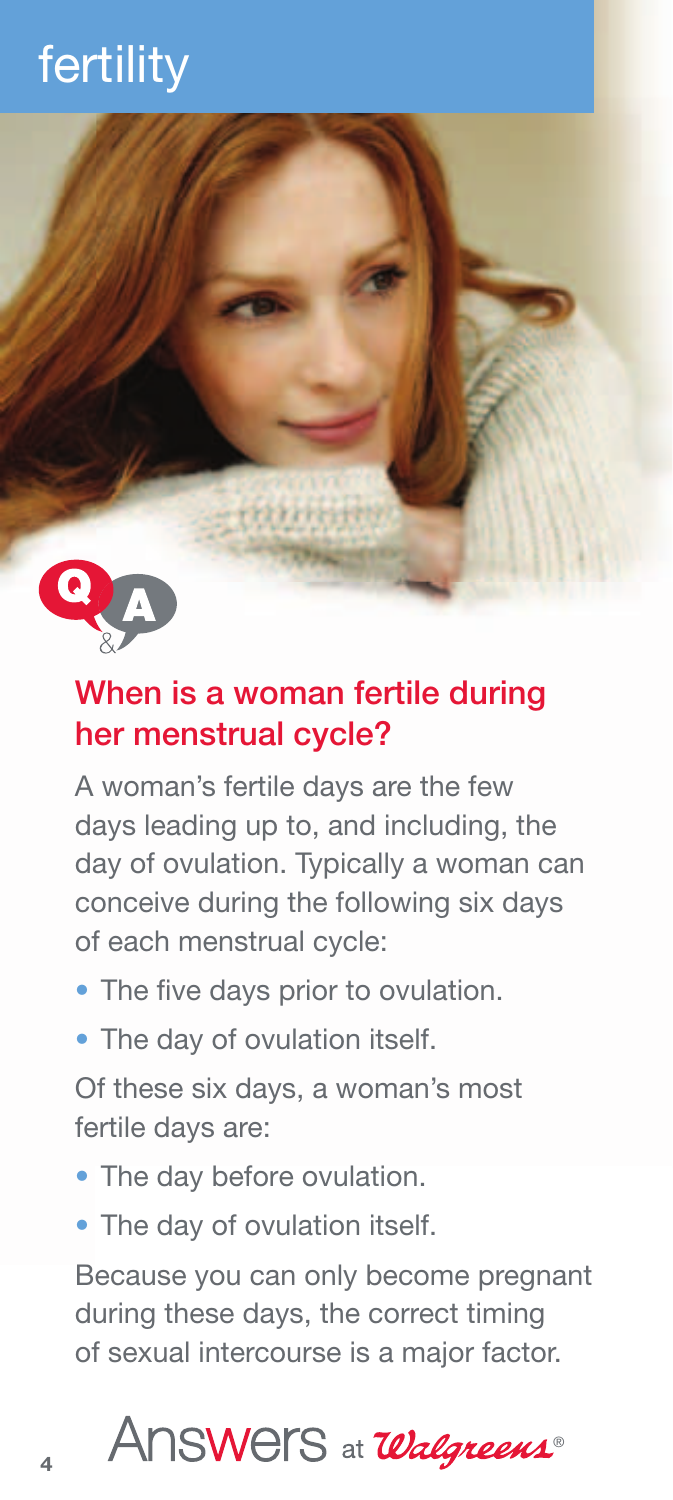In addition, cycle lengths vary so it can be difficult to predict your most fertile days.<sup>1</sup>

#### What methods can tell a woman when she is fertile?

Home ovulation tests are a popular and accurate way for women to know when they are likely to get pregnant. Your levels of estrogen rise when there is a mature egg in your body. Luteinizing hormone (LH) is then released. An ovulation test detects the surge of LH in your body approximately 24 to 36 hours before ovulation and tells you the two best days of your cycle to conceive.

An Advanced Digital Ovulation Test from Clearblue can detect your body's rise in estrogen rise in addition to the LH surge. This will tell you both your high and peak fertility days, which will give you more days to get pregnant. The chart below describes in more detail how an ovulation test works.<sup>2</sup>

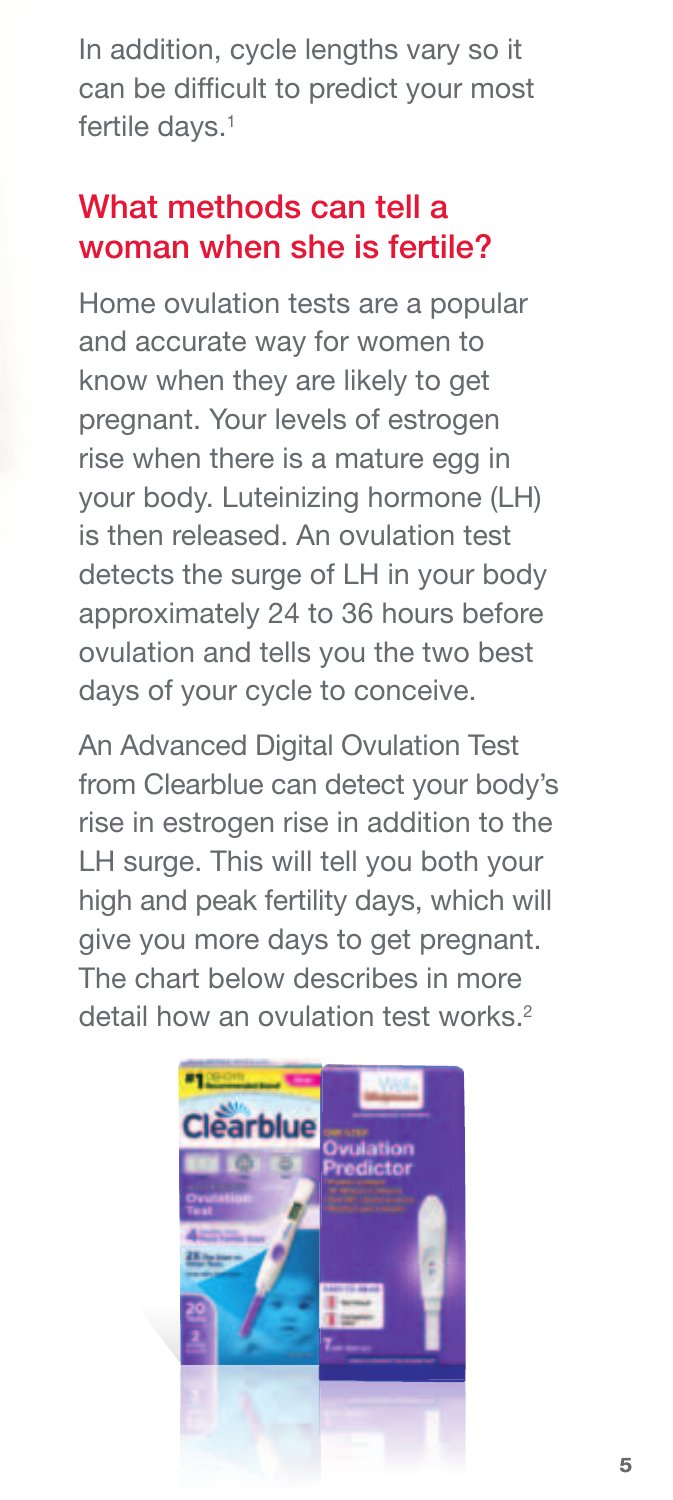

#### How effective is a home ovulation test?

Studies have found these tests to be more than 99% accurate at detecting the LH surge. A home ovulation test consists of a set of sticks. Once you urinate on the test stick or place the stick into urine that has been collected in a clean, dry container, the stick will indicate when it has detected the LH surge. This tells you if ovulation is about to happen. Read the package instructions on how to use the kit and properly read the test results.<sup>3</sup>

#### Should I speak to a specialist about possible infertility?

If you have not been able to detect a rise in LH or have not been able to

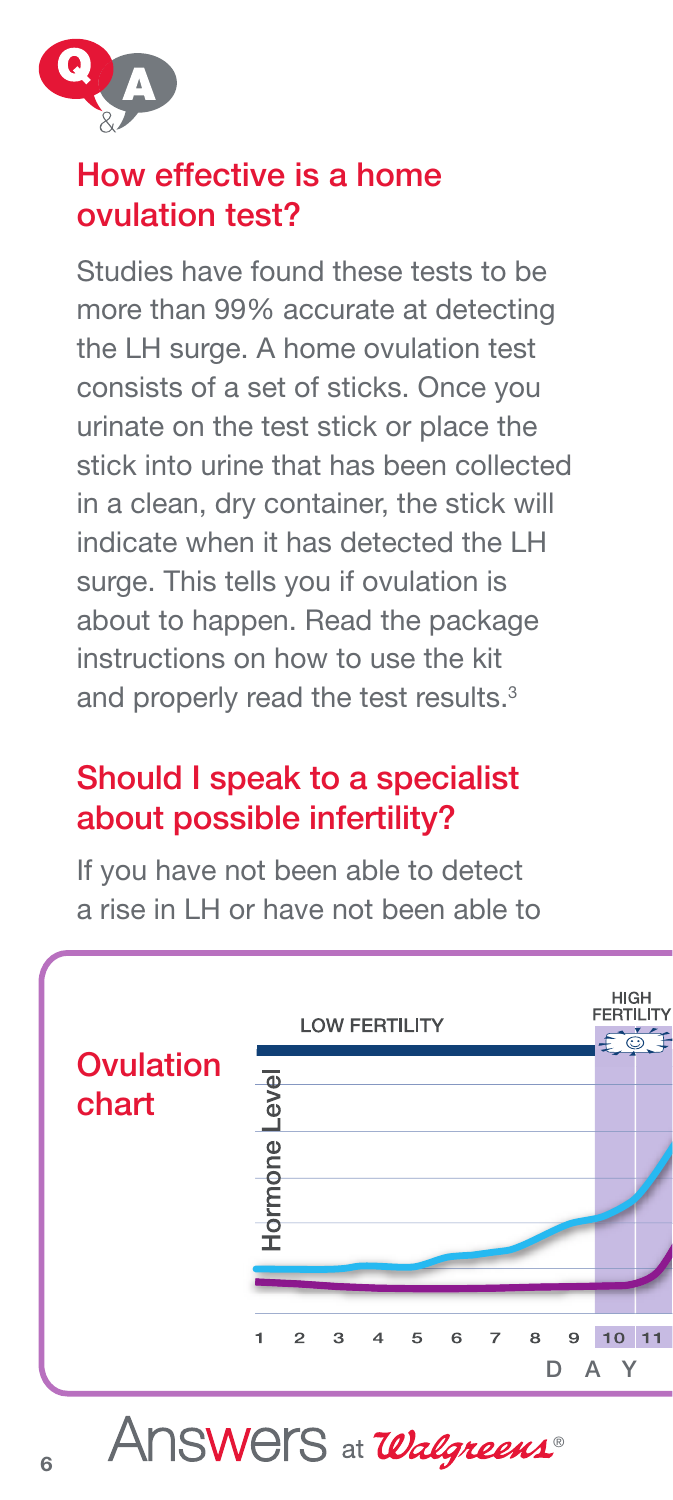become pregnant using the home ovulation test for several months, speak to your healthcare provider/fertility specialist.<sup>4</sup>

#### What is a fertility evaluation?

A fertility evaluation is a series of tests that try to find the cause(s) of infertility. You may consider having a fertility evaluation if any of the following describes your situation:

- You have not become pregnant after one year of regular sexual intercourse without using birth control.
- You are older than 35 and have not gotten pregnant after six months of unprotected sexual intercourse.
- You have an irregular menstrual cycle.
- You or your partner has a history of infertility.<sup>5</sup>

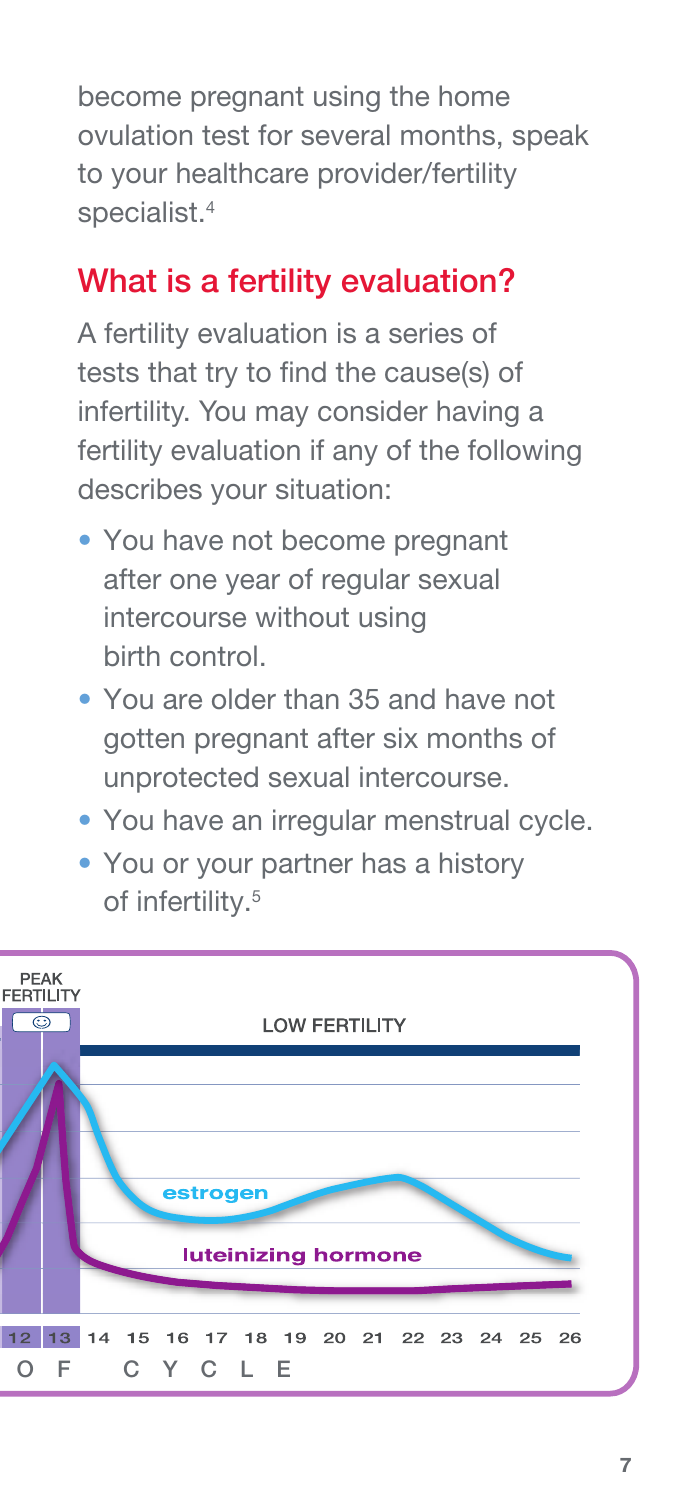

#### What are some other methods to tell a woman when she is fertile?

#### • Calendar Method

This involves recording your menstrual cycle on a calendar for several months. The first day of your period is Day 1. Check off Day 1 on the calendar. The length of your cycle may vary from month to month. So write down the total number of days it lasts each time. Using this record, you can estimate the days you are most fertile in the months ahead. You will usually ovulate 12 to 16 days BEFORE your next period is due. This method can be used along with other fertility awareness methods, especially if your cycles are not always the same length.<sup>6</sup> The calendar on the opposite page can help you get started.

# be  $\hat{I}$ nformed

If you are using a hormonal form of birth control, it is recommended that you allow yourself at least one normal menstrual cycle after stopping before you try to get pregnant.7

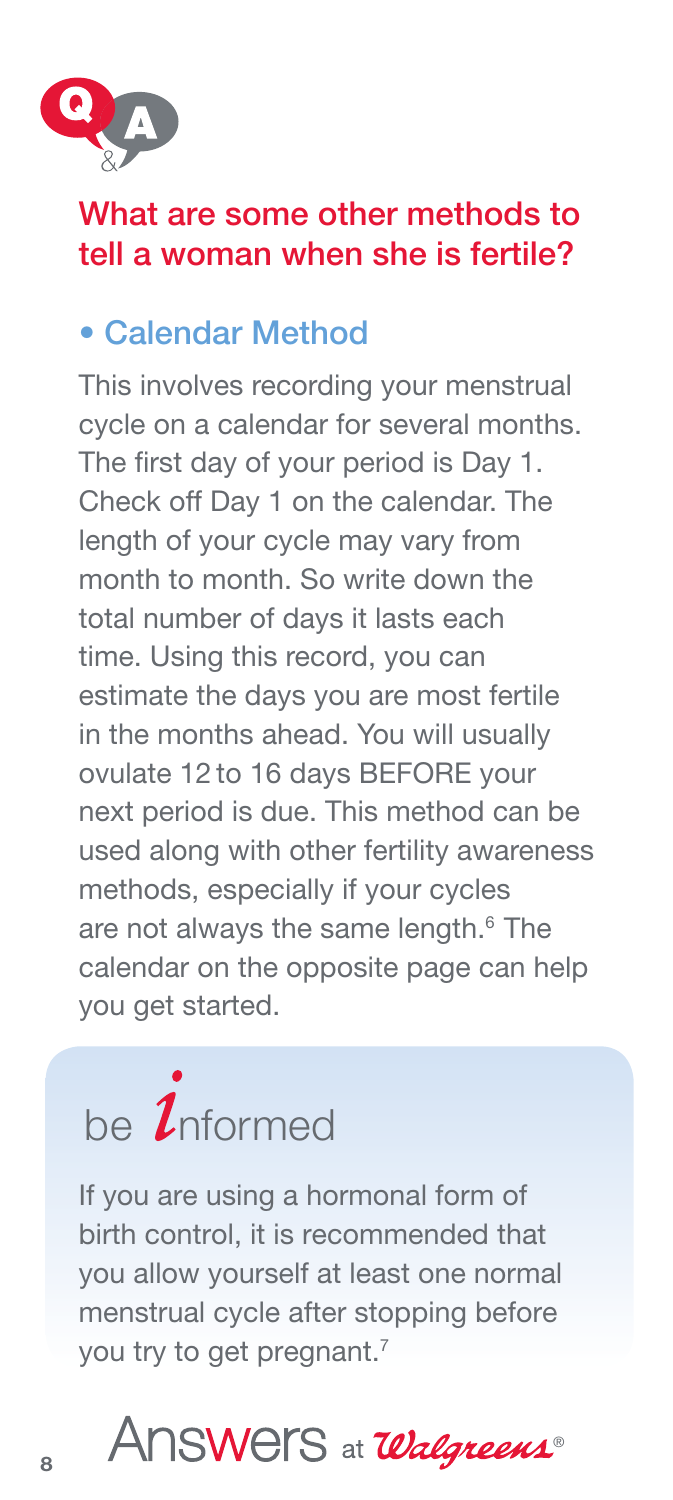| <b>Fertility calendar</b> |  |  |
|---------------------------|--|--|
|                           |  |  |

|                         |  |  |  |  | Jan Feb Mar Apr May Jun Jul Aug Sept Oct Nov Dec |  |  |
|-------------------------|--|--|--|--|--------------------------------------------------|--|--|
| $\mathbf{1}$            |  |  |  |  |                                                  |  |  |
| $\overline{a}$          |  |  |  |  |                                                  |  |  |
| $\overline{\mathbf{3}}$ |  |  |  |  |                                                  |  |  |
| $\overline{4}$          |  |  |  |  |                                                  |  |  |
| $\overline{5}$          |  |  |  |  |                                                  |  |  |
| $\overline{6}$          |  |  |  |  |                                                  |  |  |
| $\overline{7}$          |  |  |  |  |                                                  |  |  |
| 8                       |  |  |  |  |                                                  |  |  |
| 9                       |  |  |  |  |                                                  |  |  |
| 10                      |  |  |  |  |                                                  |  |  |
| 11                      |  |  |  |  |                                                  |  |  |
| 12                      |  |  |  |  |                                                  |  |  |
| 13                      |  |  |  |  |                                                  |  |  |
| 14                      |  |  |  |  |                                                  |  |  |
| 15                      |  |  |  |  |                                                  |  |  |
| 16                      |  |  |  |  |                                                  |  |  |
| 17                      |  |  |  |  |                                                  |  |  |
| 18                      |  |  |  |  |                                                  |  |  |
| 19                      |  |  |  |  |                                                  |  |  |
| 20                      |  |  |  |  |                                                  |  |  |
| 21                      |  |  |  |  |                                                  |  |  |
| 22                      |  |  |  |  |                                                  |  |  |
| 23                      |  |  |  |  |                                                  |  |  |
| 24                      |  |  |  |  |                                                  |  |  |
| 25                      |  |  |  |  |                                                  |  |  |
| 26                      |  |  |  |  |                                                  |  |  |
| 27                      |  |  |  |  |                                                  |  |  |
| 28                      |  |  |  |  |                                                  |  |  |
| 29                      |  |  |  |  |                                                  |  |  |
| 30                      |  |  |  |  |                                                  |  |  |
| 31                      |  |  |  |  |                                                  |  |  |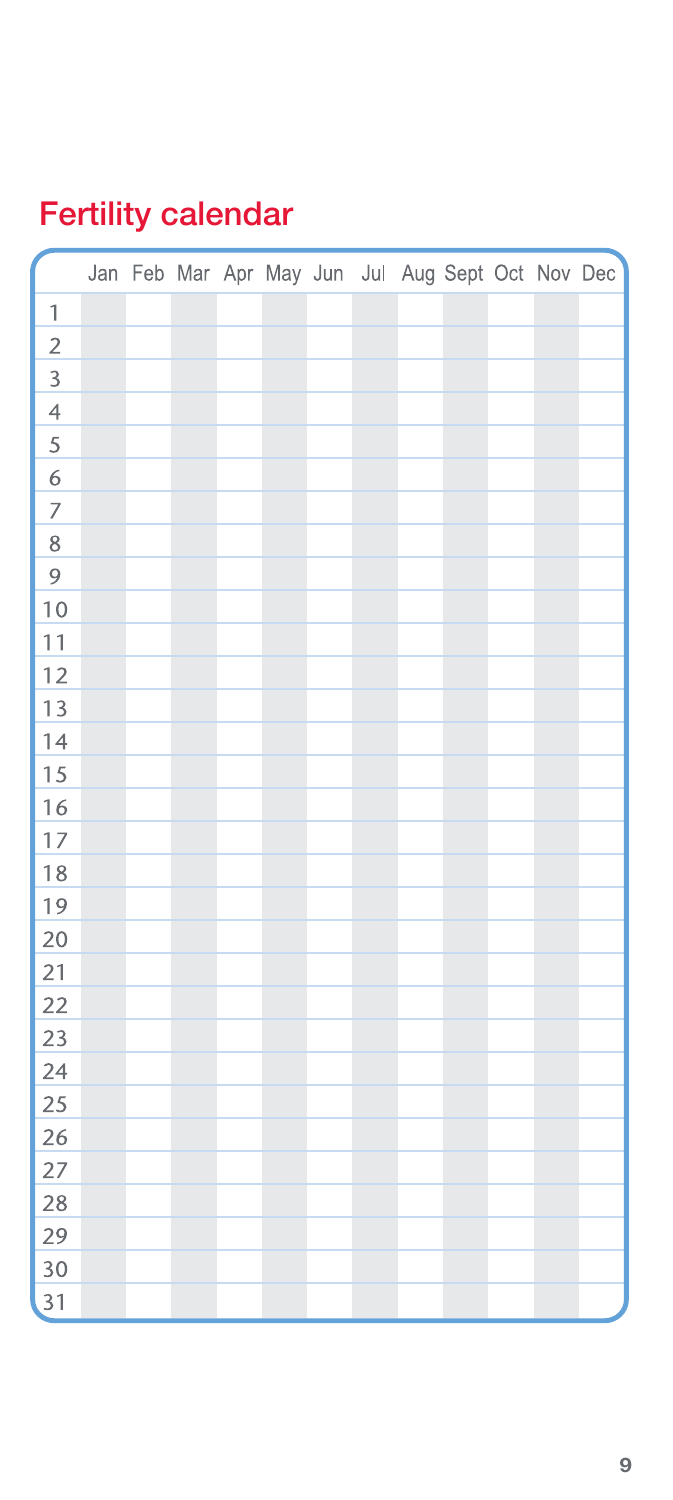#### • Temperature method

Tracking your basal body temperature is another way to estimate if you are ovulating. After ovulation, your body temperature may increase slightly. You'll be most fertile during the two to three days before your temperature rises. By tracking your temperature every day over several cycles using a special basal body thermometer, you will see a pattern and you may be able to estimate when you are most fertile in future cycles. However, it is important to note that this method is not foolproof.

#### • Cervical mucus monitoring

Noting changes in the nature of your cervical mucus is another way of predicting ovulation, which you can do along with tracking your body temperature. However, you may need some training from a healthcare professional to use this method reliably.<sup>6</sup>



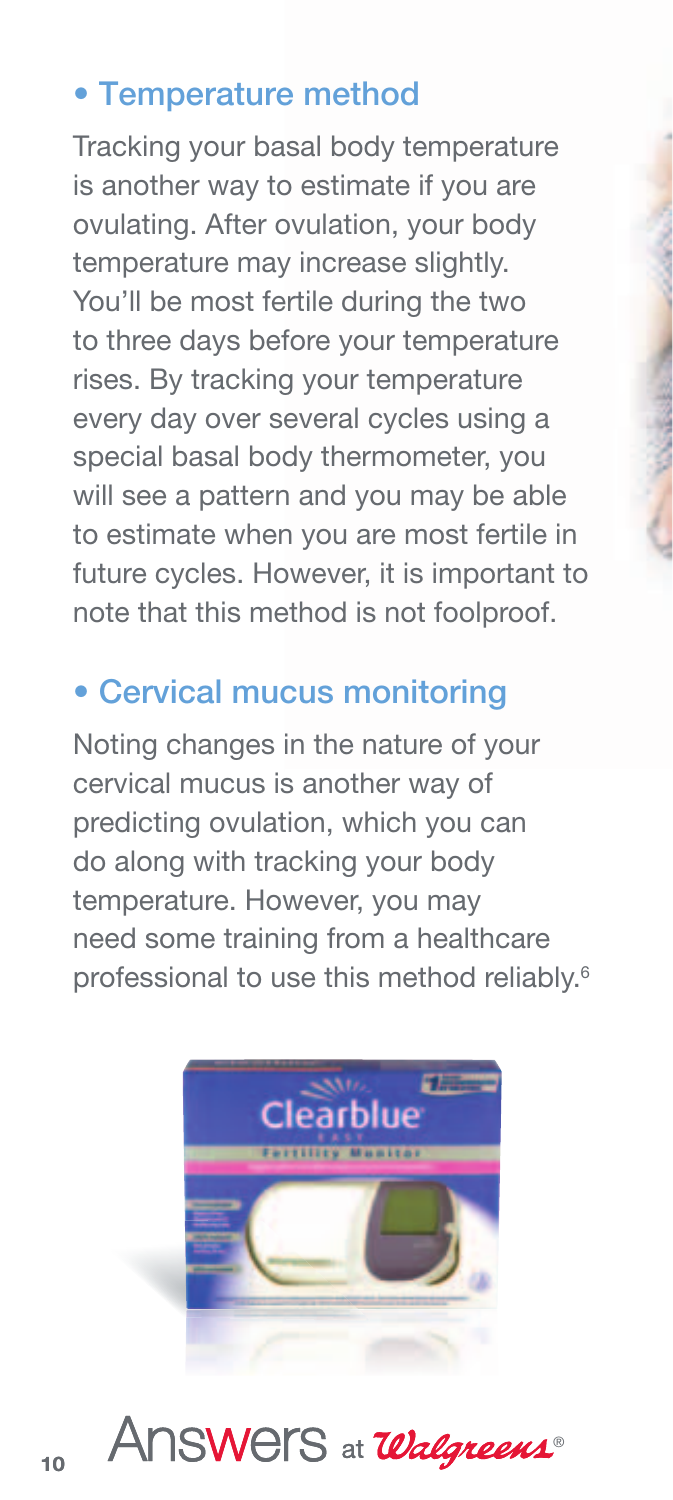

#### • Fertility monitors

Both the Clearblue Easy Fertility Monitor and the Clearblue Advanced Digital Ovulation Test can predict your two most fertile days each cycle by detecting both the LH surge and the rise in estrogen that happens on the days before the LH surge.

However, a fertility monitor offers an important additional benefit-it can predict an extra 1 to 5 days of high fertility before the two days of peak fertility for most women.<sup>8</sup>

Ask your healthcare provider which method he or she recommends to predict ovulation and to help you determine your most fertile time of the month. Go online to the pregnancy section of Walgreens.com for an ovulation calculator. This is a quick way to get an idea of when you ovulate.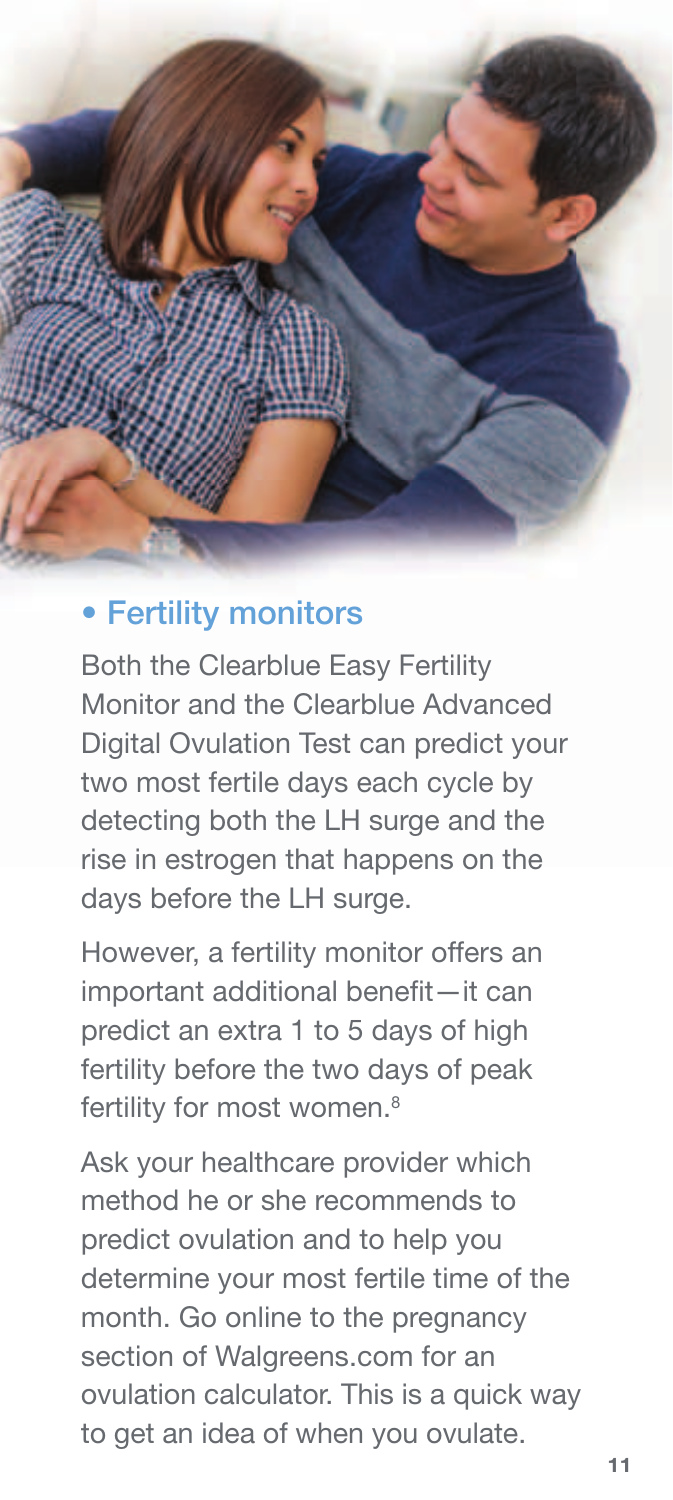### pregnancy tests



#### How does a home pregnancy test work?

If you think you might be pregnant, you can use an over-the-counter home pregnancy test to find out. These tests work by detecting the pregnancy hormone hCG in your urine. In most cases, you test a sample of your urine and wait a brief period of time before reading the results. Some readouts are simple lines, while others use positive and negative symbols. Digital tests display the words "Pregnant" or "Not Pregnant." It is best to use the pregnancy test first thing in the morning. Your urine is the most concentrated at this time and there is a better chance you will get a positive hCG result if you are pregnant.<sup>9</sup>

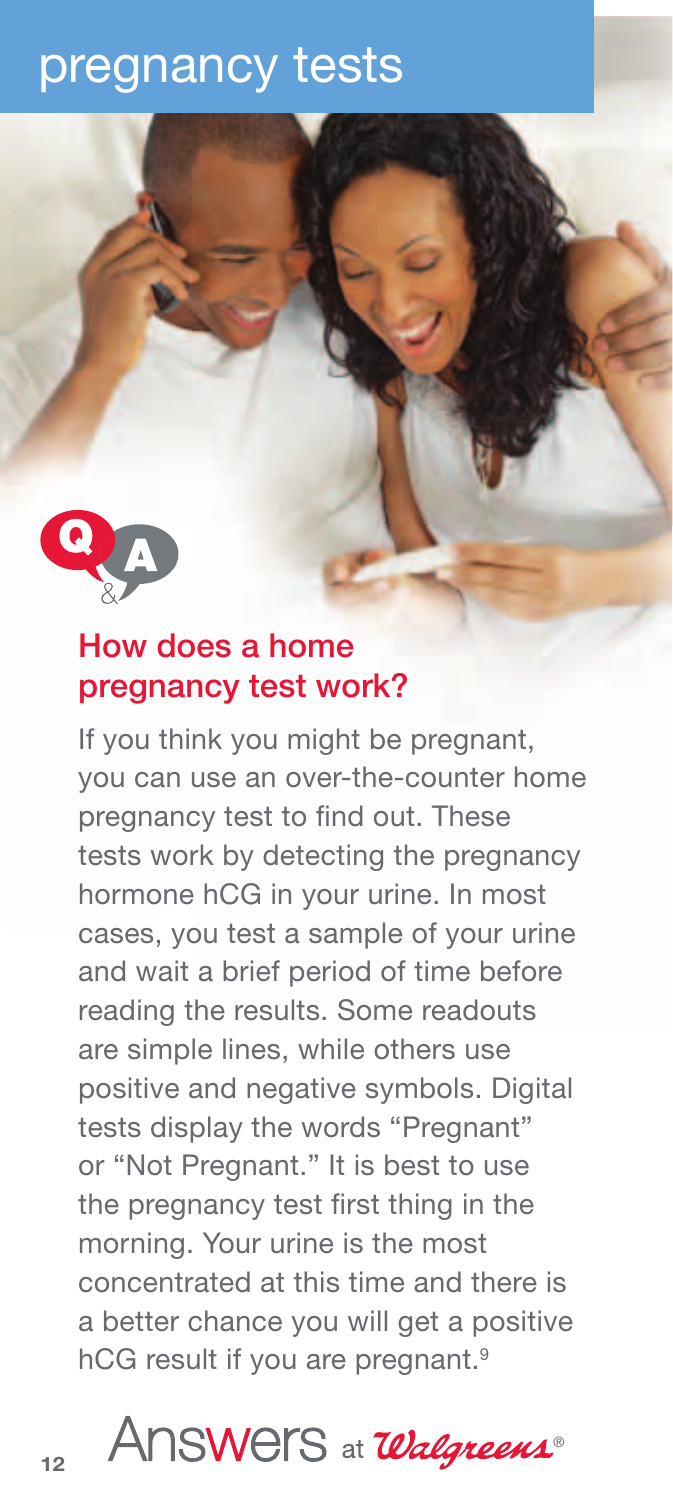#### How accurate are home pregnancy tests?

Most home pregnancy tests can tell you if you are pregnant one week after a missed period, and some are more than 99% accurate on the day of your expected period. Check the expiration date and follow the instructions.<sup>10</sup>

You should also confirm your home test with a blood test done at your healthcare provider's office, but it generally takes longer to get those results.<sup>11</sup>

Ask your Walgreens pharmacist if you need help choosing a home pregnancy test.

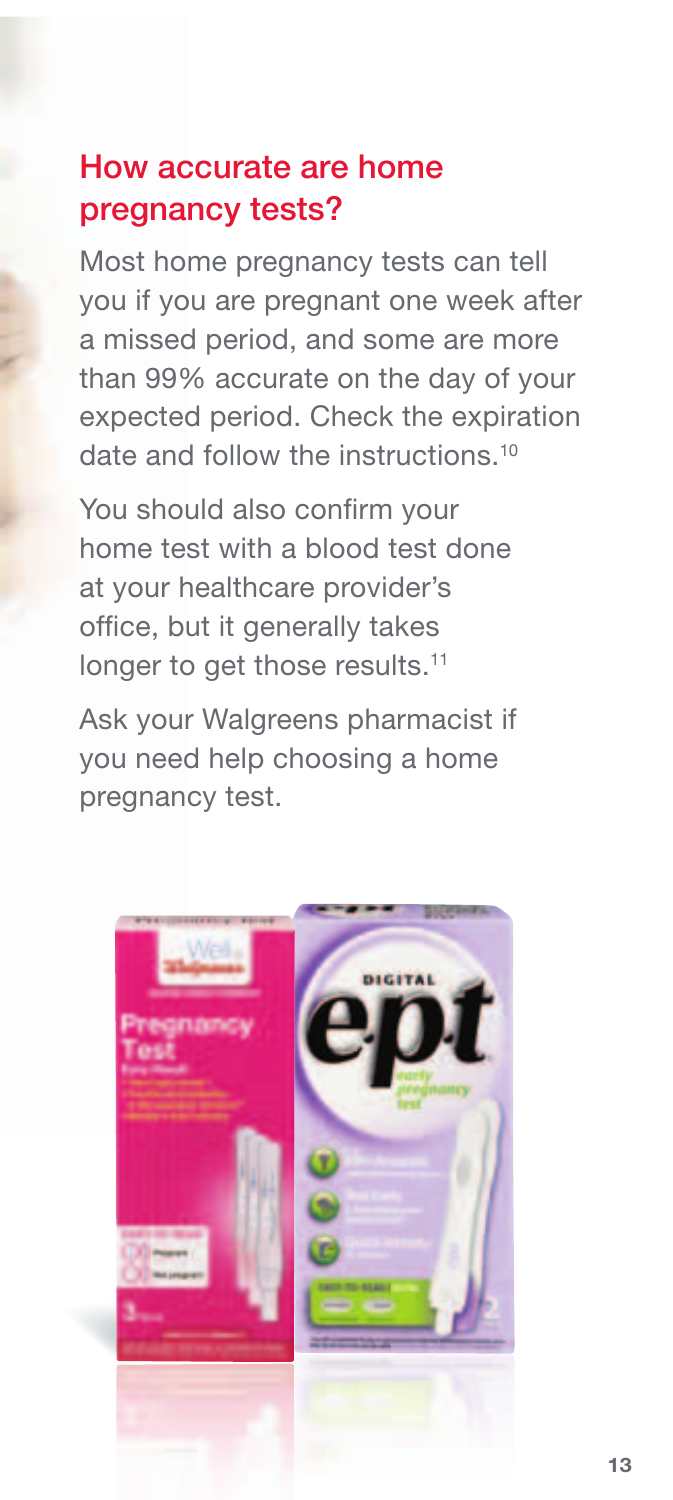## prenatal vitamins



#### Should I take a prenatal vitamin?

Talk with your healthcare provider about which prenatal vitamin is best for you before, during and after pregnancy. Prenatal vitamins will help cover any possible gaps in your nutrition. However, taking prenatal vitamins doesn't take the place of a healthy diet.

#### What ingredients are in prenatal vitamins?

#### • Folic Acid

One of the most important ingredients in prenatal vitamins is folic acid, because it helps prevent birth defects of the brain and spinal cord. Pregnant women are usually advised to take 400 to 800 mcg of folic acid in the very early stages of pregnancy often before they know they are pregnant. A pregnant woman should keep taking folic acid throughout pregnancy. Some healthcare providers prescribe prenatal vitamins that contain higher amounts of folic acid. Good food sources of folic acid include fortified breakfast cereals, beef liver, lentils, beans, spinach, enriched egg noodles and oranges.

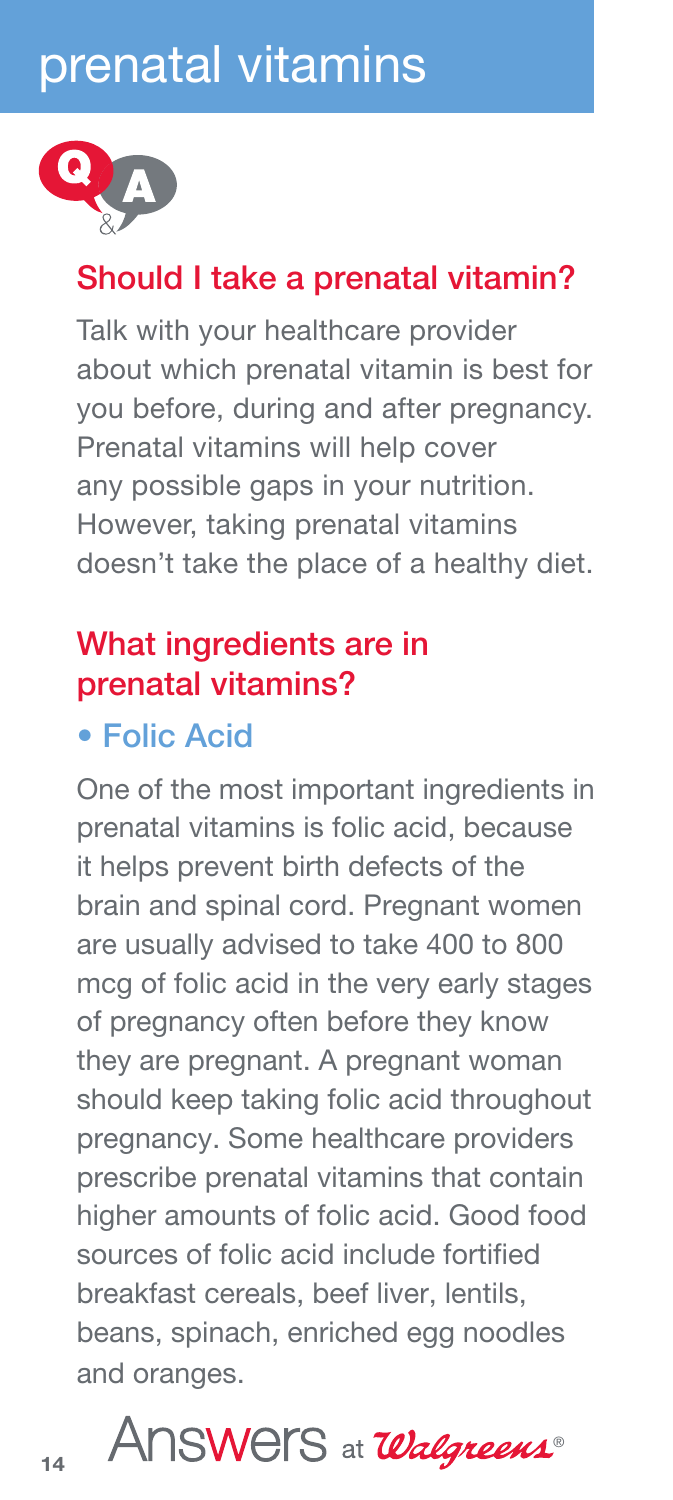#### • Calcium

Calcium helps maintain bone health for the mother and is necessary for the baby's bone growth.

#### • Iron

Iron helps in the formation of red blood cells, both in the mother and the fetus. One of its main functions is to carry oxygen throughout the body via the bloodstream. Iron can cause constipation, so drink plenty of fluids, include fiber in your diet and try to exercise daily, as long as you have approval to do so from your healthcare provider. If iron is a problem for you, talk to your healthcare provider or Walgreens pharmacist about options.

#### • Other vitamins

Additional ingredients found in prenatal vitamins include vitamin D, vitamin C, B vitamins (thiamine, riboflavin, niacin and vitamin B12), vitamin E, copper and zinc.12

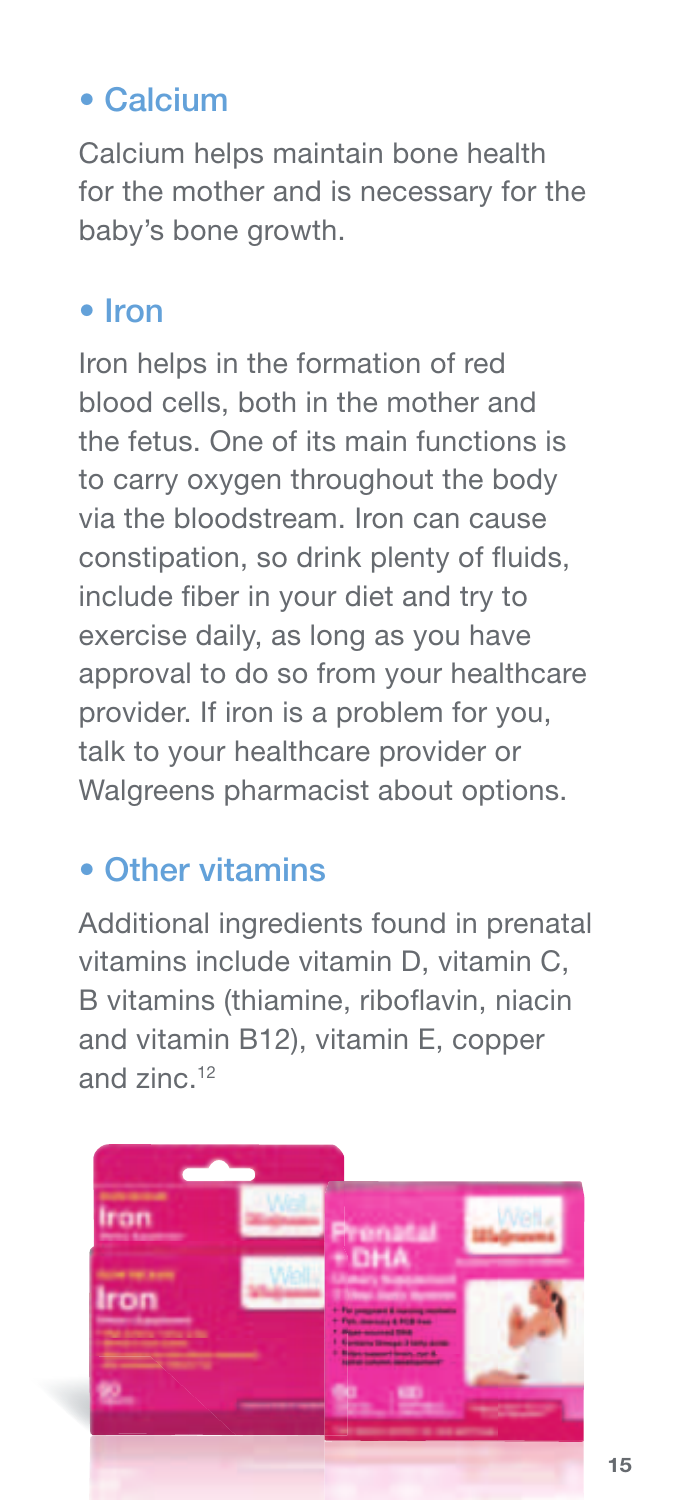## planning for pregnancy



#### What steps can my partner take to improve our chances of conception?

It is important that your partner quits or cuts down on cigarettes while you are trying to get pregnant. Illegal drugs and alcohol all have an adverse effect on the quality of sperm. Get him to wear boxer shorts for the ideal sperm quality. Bicycle riding can build up heat in his testes, so swimming is a better option, but avoid hot tubs.<sup>13</sup>

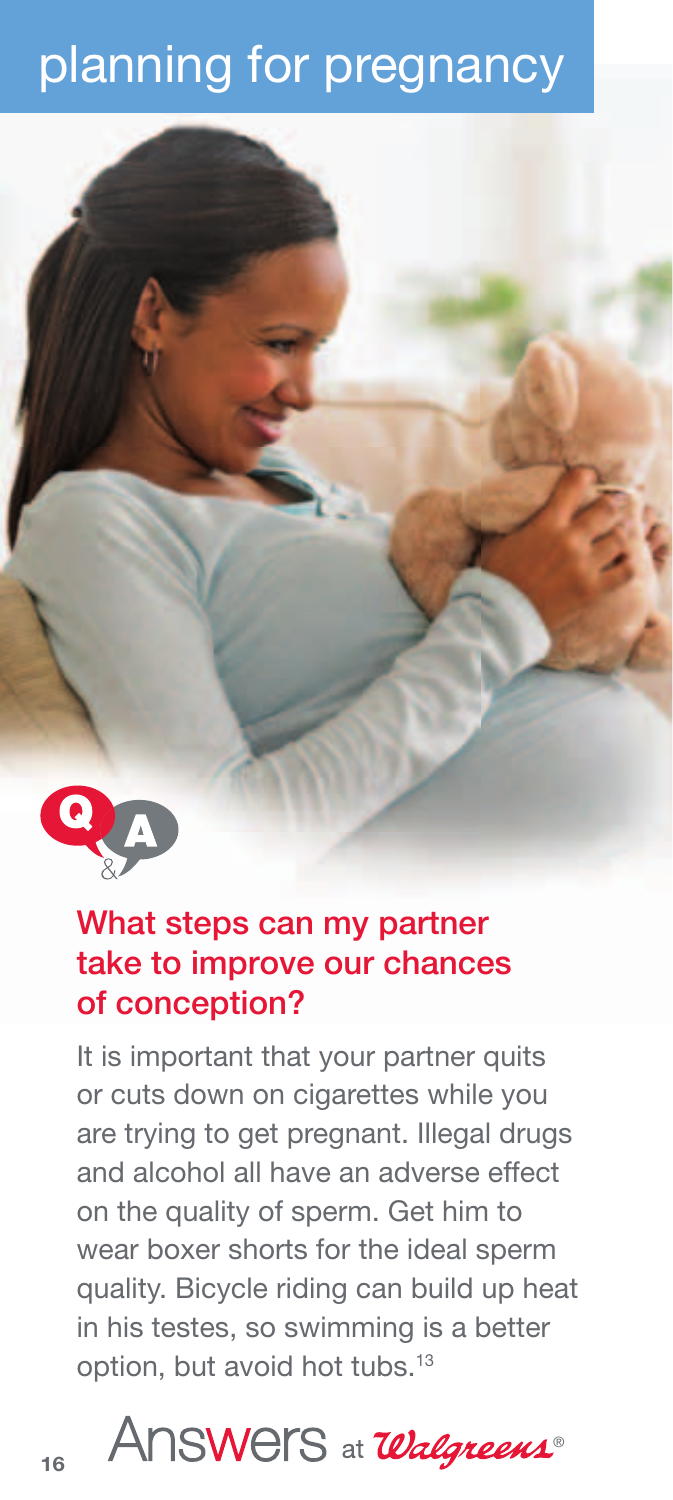#### How can I prepare myself for pregnancy?

Start with a "preconception care" checkup and get on track with good health and nutrition habits. Your healthcare provider will ask about your diet, lifestyle, medical and family history, medication use and past pregnancies.

Most of the nutrients you need come from the food you eat, while some can come from vitamins and supplements. Being underweight or overweight can pose risks for pregnancy, so consult your healthcare provider if your weight is not within a desired range and how you can reach a healthy weight through eating and exercise. Build rest and moderate exercise—per your healthcare provider's advice—into your day to help reduce stress.

Stop unhealthy habits such as smoking, drinking alcohol and using illegal drugs before you become pregnant. These can be harmful to your baby. Infections, including sexually transmitted diseases (STDs), can be harmful to your baby. If you think you have an infection, get tested and treated right away.

If you have diabetes, high blood pressure or thyroid problems, work to get them under control before becoming pregnant.<sup>14</sup>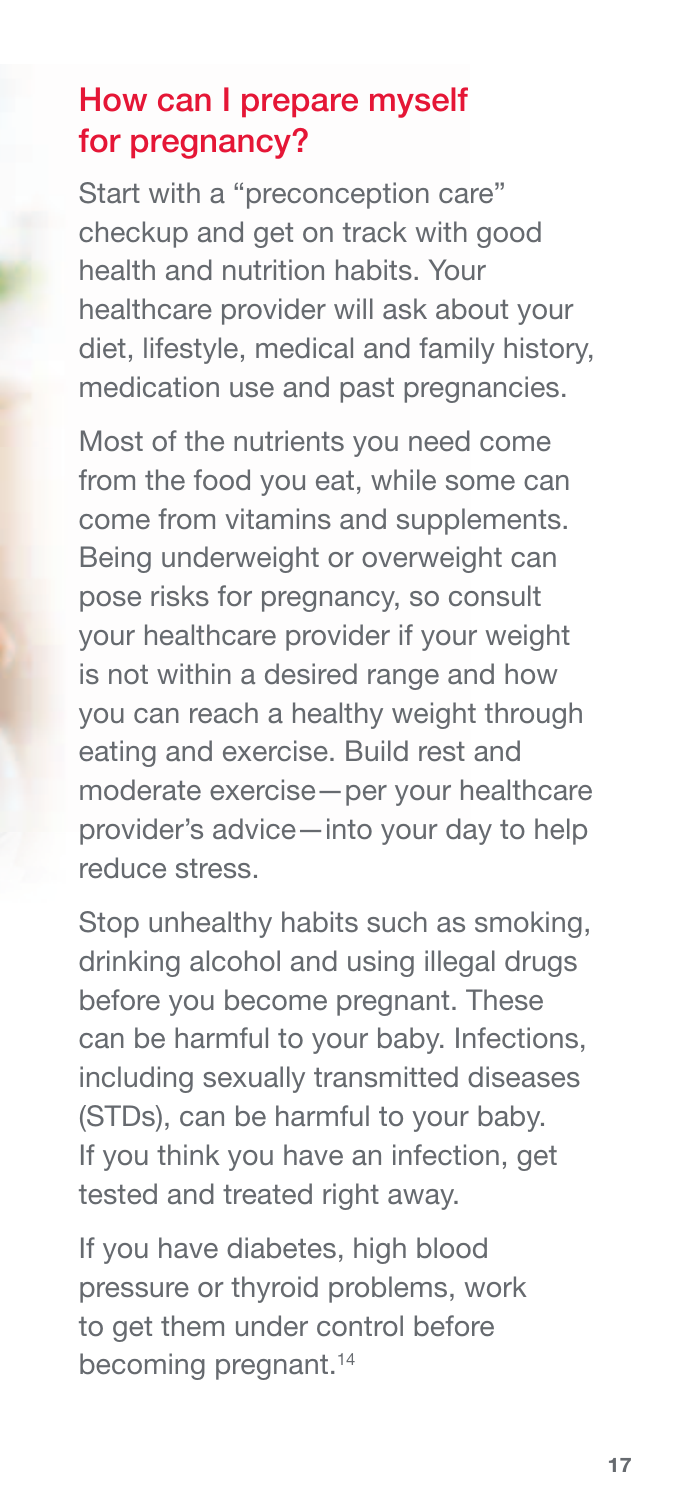#### References:

- 1 http://womenshealth.gov/pregnancy/before-you-get-pregnant/tryingto-conceive.html#a.
- 2 http://www.nlm.nih.gov/medlineplus/ency/article/007062.htm.
- 3 http://www.americanpregnancy.org/gettingpregnant/ovulationkits.html.
- 4 http://womenshealth.gov/pregnancy/before-you-get-pregnant/tryingto-conceive.html#c.
- 5 http://womenshealth.gov/pregnancy/before-you-get-pregnant/tryingto-conceive.html#b.
- 6 http://www.americanpregnancy.org/preventingpregnancy/ fertilityawarenessNFP.html.
- 7 http://www.webmd.com/baby/features/getting-pregnant-afterbirth-control.
- 8 http://www.webmd.com/infertility-and-reproduction/ fertility-tests-for-women?page=3.
- 9 http://womenshealth.gov/publications/our-publications/ fact-sheet/pregnancy-tests.cfm#c.
- 10 http://womenshealth.gov/publications/our-publications/ fact-sheet/pregnancy-tests.cfm#d.
- 11 http://womenshealth.gov/publications/our-publications/ fact-sheet/pregnancy-tests.cfm#f.
- 12 http://www.webmd.com/baby/guide/prenatal-vitamins.
- 13 http://www.mayoclinic.com/health/fertility/MC00023/ NSECTIONGROUP=2..
- 14 http://www.acog.org/~/media/For%20Patients/ faq056.pdf?dmc=1&ts=20121126T1328297922.

This publication should be used for general educational purposes only and is not intended to be a substitute for professional medical advice. Although it is intended to be accurate, neither Walgreen Co., its subsidiaries or affi liates, nor any other party assumes liability for loss or damage due to reliance on this material. Advances in medicine may cause this information to become outdated, invalid or subject to debate. This information is not intended to create any warranty, and ALL SUCH WARRANTIES, EXPRESS OR IMPLIED, INCLUDING ANY WARRANTY OF FITNESS FOR A PARTICULAR PURPOSE, ARE HEREBY DISCLAIMED. If you are in need of immediate medical attention or have a medical question, contact your medical professional.